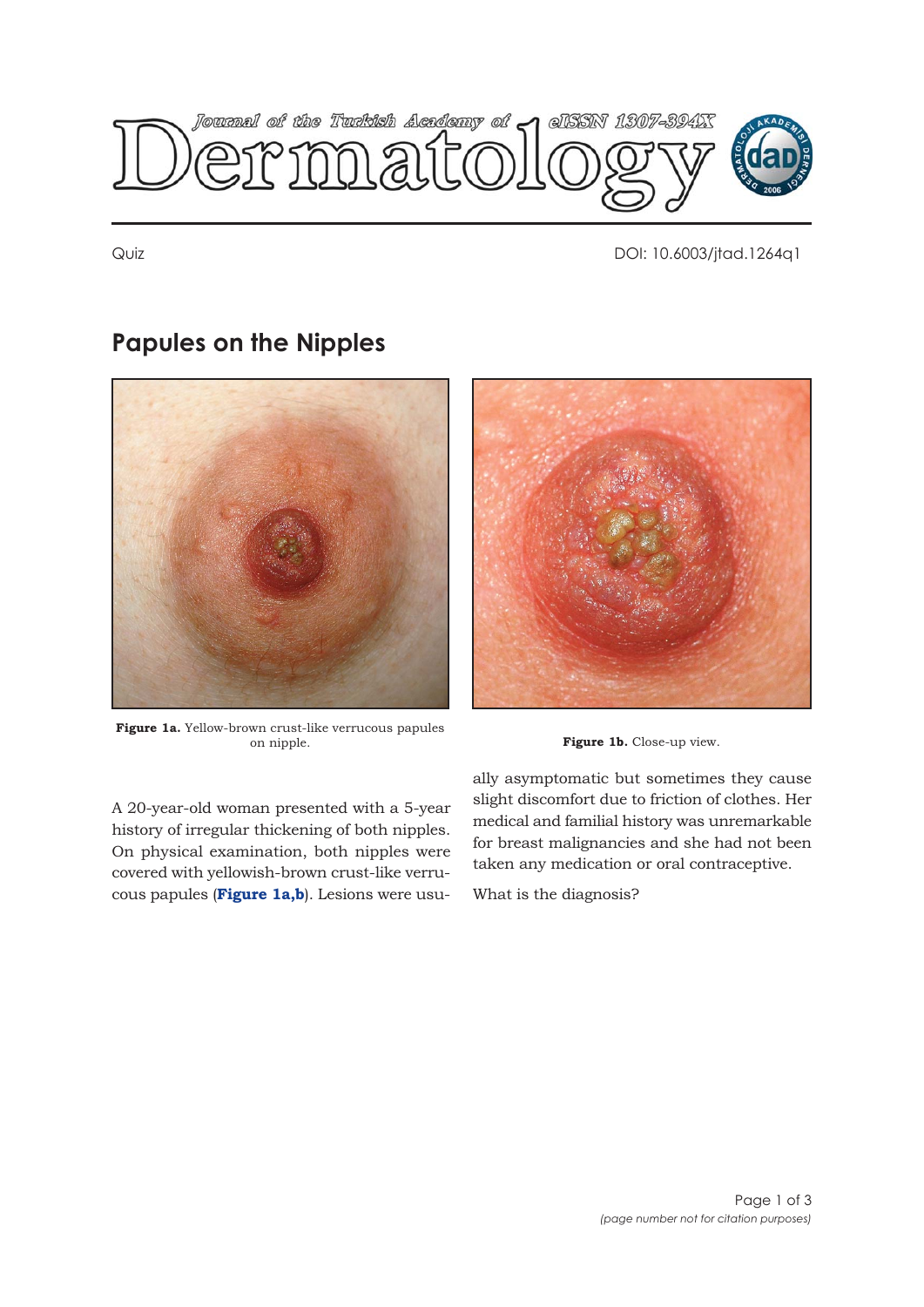## **Nevoid Hyperkeratosis of the Nipple and Areola**

Zekayi Kutlubay, \*<sup>1</sup> MD, Nadir Göksügür, <sup>2</sup> MD, Burhan Engin, <sup>1</sup> MD, Yalçın Tüzün, <sup>1</sup> MD

*Address:* 1Departments of Dermatology, İstanbul University, Cerrahpaşa Medical Faculty, İstanbul, Turkey and 2Abant İzzet Baysal University Medical Faculty, Bolu, Turkey

*E-mail:* zekayikutlubay@hotmail.com

*\* Corresponding Author:* Dr. Zekayi Kutlubay, İstanbul University, Cerrahpaşa Medical Faculty, Department of Dermatology, İstanbul, Turkey

#### Published:

*J Turk Acad Dermatol* 2012; **6 (4)**: 1264q1. This article is available from: http://www.jtad.org/2012/4/jtad1264q1.pdf **Key Words:** Nevoid hyperkeratosis of nipple and areola, etiology, treatment

## **Abstract**

**Observations:** A 20-year-old woman presented with a 5-year history of irregular thickening of both nipples. On physical examination, both nipples were covered with yellowish-brown crust-like verrucous papules. Nevoid hyperkeratosis of the nipple and areola is characterized by irregular, verrucous thickening and yellow-brown hyperpigmentation of the nipple or/and areola. It may be unilateral or bilateral. It usually affects women in the second or third decade of life, especially during pregnancy.

### **Discussion**

Nevoid hyperkeratosis of the nipple and areola (NHNA) is a rare condition. To the best of our knowledge, fewer than 70 cases have been reported in the literature after the first description was made by *Tauber* in 1938 [**1**]. NHNA is characterized by irregular, verrucous thickening and yellow-brown hyperpigmentation of the nipple or/and areola [\[](#page-2-0)**2**]. Involvement of nipple and areola may be unilateral or bilateral [**3**[\].](#page-2-0) Due to its asymptomatic nature it is possible that some cases may be overlooked. It usually affects women in the second or third decade of life, especially during pregnancy [**4**[\].](#page-2-0) It can also occur in males. The etiopathogenesis of NHNA is obscure. Endocrine factors have been proposed, because it may worsen in pregnancy and it has been associated with estrogen therapy [\[](#page-2-0)**5**].

Classification of NHNA has been made by *Levy*-*Franckel* in three categories: 1) an isolated or nevoid form (nevoid hyperkeratosis), 2) an epidermal nevus extension, 3) in association with ichthyosis, acanthosis nigricans, *Darier*'s disease, ichthyosiform erythroderma, T-cell lymphoma, chronic eczema [**6**[\].](#page-2-0) The differential diagnosis of NHNA is a long list; epidermal nevus, *Paget*'s disease, acanthosis nigricans, seborrheic keratosis, chronic

eczema, atopic eczema, *Darier*'s disease, basal cell carcinoma, dermatophytosis, and *Bowen*'s disease [**7**[\].](#page-2-0)

Main histopathologic characteristics of NHNA are prominent orthokeratotic hyperkeratosis, variable degrees of acanthosis, hyperpigmentation and filiform papillomatosis [**8**[\].](#page-2-0) In some cases, sparse dermal inflammatory infiltrate may present. These features resemble those of epidermal nevus or acanthosis nigricans [\[](#page-2-0)**3**]. Our patient did not accept the biopsy procedure. But as in this case report, histopatological assessment is usually not necessary, since most of them are easily diagnosed with clinical presentation and personal history.

Management of NHNA is generally hard and unsatisfactory. Many therapeutic modalities, such as topical keratolytics (6% salicylic acid gel, 12% lactic acid lotion), topical corticosteroids, retinoid acid, calcipotriol, cryotherapy, surgery, shave exicision and carbon dioxide laser have been used, with varying results [**[5, 6, 7, 8, 9, 10](#page-2-0)**].

#### **References**

1. Roustan G, Yus ES, Simon A. Nevoid hyperkeratosis of the areola with histopathological features mimic-